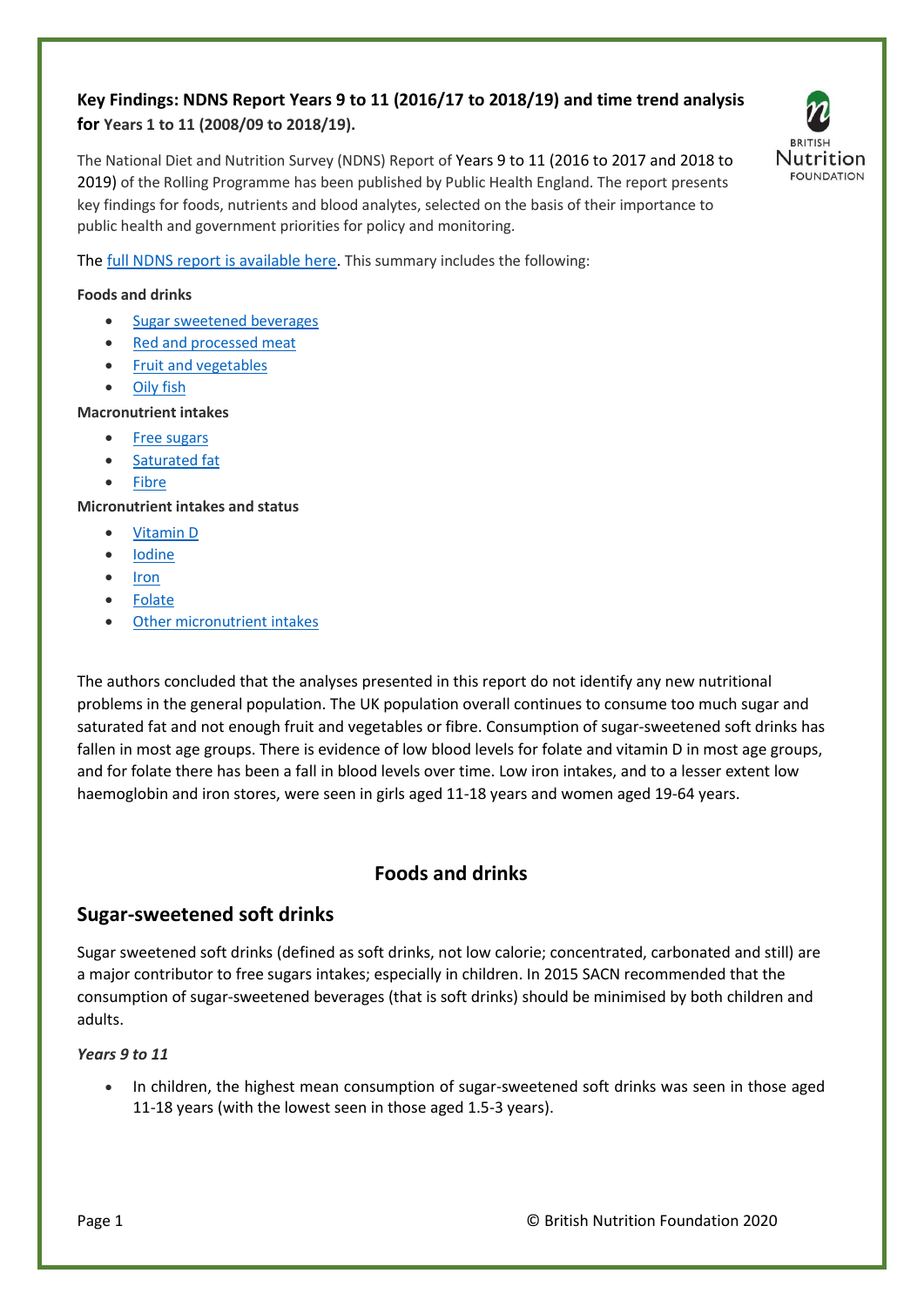| Age (years) | Mean intake of sugar-sweetened drinks (g/day) |
|-------------|-----------------------------------------------|
| $1.5 - 3$   | 19                                            |
| $4 - 10$    | 52                                            |
| $11 - 18$   | 142                                           |
| 19-64       | 106                                           |
| 65 and over | 34                                            |

## *Time trends*

- Mean consumption of sugar-sweetened drinks was lower in Years 9 to 11 compared with Years 7 & 8 for all age groups**,** but was not significantly different in adolescent boys and older adults.
- Over the 11 years from 2008 (Years 2008/09 to 2018/19), the proportion of children consuming sugar-sweetened soft drinks fell by 32 percentage points for those aged 1.5-3 years, 44 percentage points for 4-10 year-olds, 25 percentage points for 11-18 year-olds and by 20 percentage points for adults aged 19-64 years.

## <span id="page-1-0"></span>**Red and processed meat**

The Department of Health advises that individuals who currently eat more than 90g (cooked weight) of red and processed meat a day should reduce their intake to no more than 70g, as eating a lot of red and processed meat probably increases the risk of bowel (colorectal) cancer.

#### *Years 9 to 11*

- Mean consumption in all age or sex groups met the recommendation of no more than 70g per day.
- However, there is considerable variation in consumption within age groups in the UK population, such as in men aged 19-64 years, where intakes vary from  $0-208g$  when comparing the 2.5<sup>th</sup> to the 97.5<sup>th</sup> percentile.

## *Time trends*

- Median consumption of red and processed meat was significantly lower in Years 9 to 11 (2016 to 2019) than in Years 7 & 8 (2014 to 2016) for men aged 19 to 64 years and adults aged 65 years and over.
- Over the 11 years since 2008, there were reductions in mean consumption in all age groups of 13 g/day, 23 g/day and 19 g/day for those aged 11-18 years, 19-64 years and 65 years and over, respectively.

## <span id="page-1-1"></span>**Fruit and vegetables**

Government recommends consuming at least 5 portions a day (one portion is equal to 80g, or 30g of dried fruit) of a variety of fruit and vegetables as part of healthy, balanced diet. The 5 A DAY campaign is based on advice from the World Health Organization (WHO), which recommends eating a minimum of 400g of fruit and vegetables a day to lower the risk of serious health problems, such as heart disease, stroke and some types of cancer.

## **Years 9 to 11**

• The average number of portions consumed was 4.3 per day for adults, 4.5 per day for older adults (aged 65-74 years) and 3.9 per day for older adults aged 75 years and over. Intake in 11 to 18 yearolds remained low at 2.9 portions per day.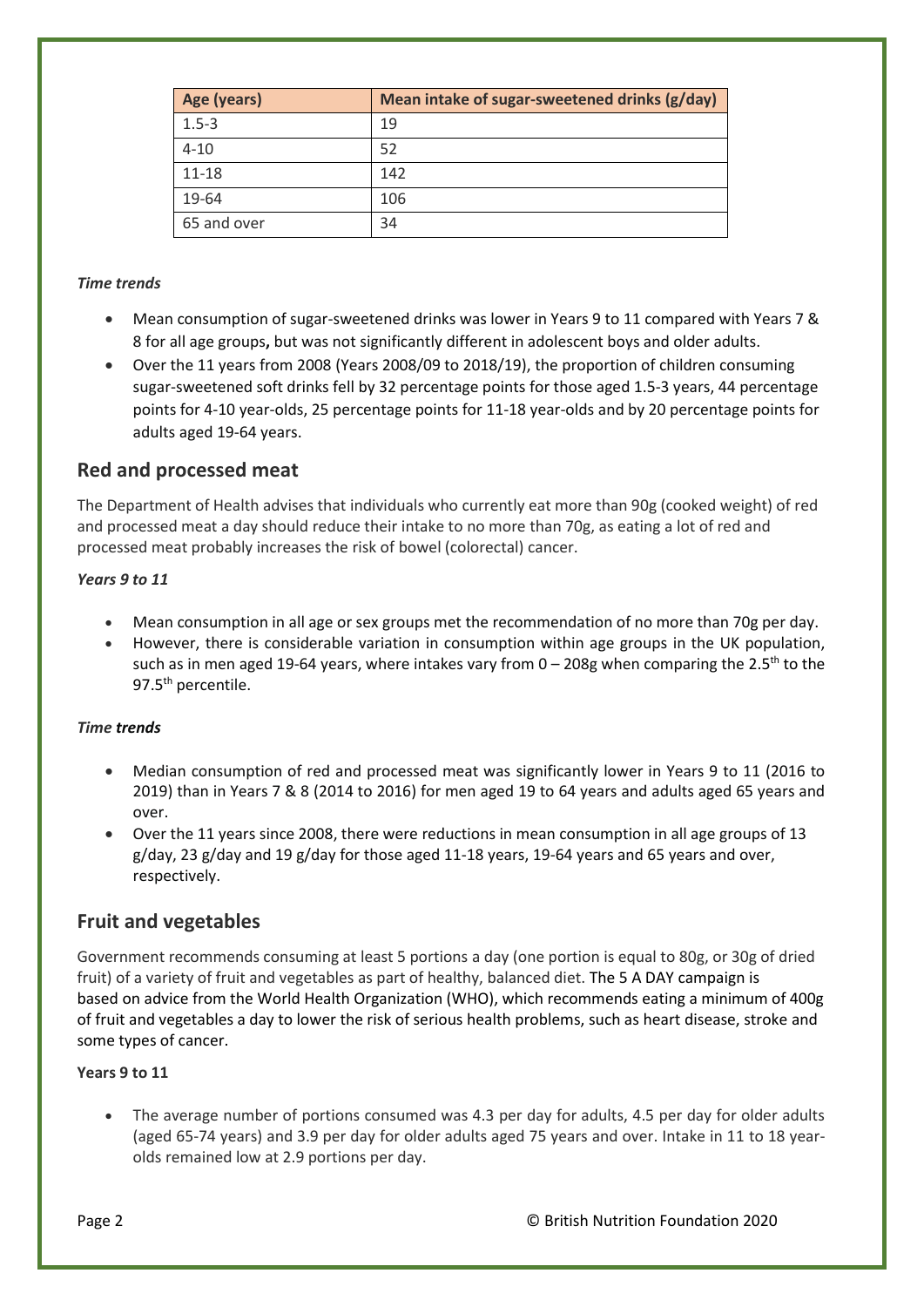• Only 33% of adults, 40% of older adults aged 65-74 years, 27% of older adults aged 75 years and over, and 12% of 11 to 18 year-olds met the 5 A DAY recommendation.

## *Time trends*

- Mean fruit and vegetable consumption in 2016 to 2019 was unchanged compared with 2014 to 2016 in all age groups except for the 11-18 years age group, for whom there was an increase of 0.2 portions per day. The proportion of this age group meeting the 5 A DAY recommendation also increased from 8% to 12%.
- Over years 1 to 11 there was a 7 percentage point increase in the proportion of women aged 19-64 years meeting the 5 A DAY recommendation, but no change for other age groups.

# <span id="page-2-0"></span>**Oily fish**

Government advice is to consume at least two portions (140g) of fish per week, one of which should be an oily fish (e.g. salmon, herring, sardines, mackerel). Oily fish contains long-chain omega 3 fatty acids (EPA and DHA) which can help to prevent heart disease.

## *Years 9 to 11*

- Mean consumption of oily fish was equivalent to 56g per week in adults aged 19-64 years and 86g per week in adults aged 65 years and over, well below the recommended one portion (140g) per week in all age groups.
- Mean consumption in children was less than 20g per week.
- Oily fish was not included in the comparison with Years 7 & 8 or Years 1 to 11 time trend analyses.

# **Macronutrient intakes**

## <span id="page-2-1"></span>**Free sugars intake**

High levels of sugar consumption are associated with greater risk of tooth decay and the higher the proportion of sugar in the diet, the greater the risk of high energy intake, which can lead to weight gain. The recommendation is that free sugars should provide **no more than 5% of total energy** for those aged 2 years and over.

## *Years 9 to 11*

- Mean intakes of free sugars for Years 9 to 11 (2016 to 2019) exceeded the government recommendation for all age groups.
- Intakes were highest for girls aged 11-18 years (12.5% energy) and boys aged 4-10 years (12.4% energy), while children aged 1.5-3 years had the lowest mean intake (9.7%).

## *Time trends*

- Mean intakes of free sugars were lower in Years 9 to 11 compared with Years 7 & 8 and this was statistically significant for all children by age/sex groups, but not adults aged 19-64 years and men aged 65 years and over.
- Over Years 1 to 11 of the rolling programme (since 2008) there was a significant reduction in free sugars intake for adults and children (see table below), although this was larger for children aged 1.5-3 years (3.8 percentage points), 4-10 years (3.9 percentage points) and 11-18 years (percentage points) than in adults.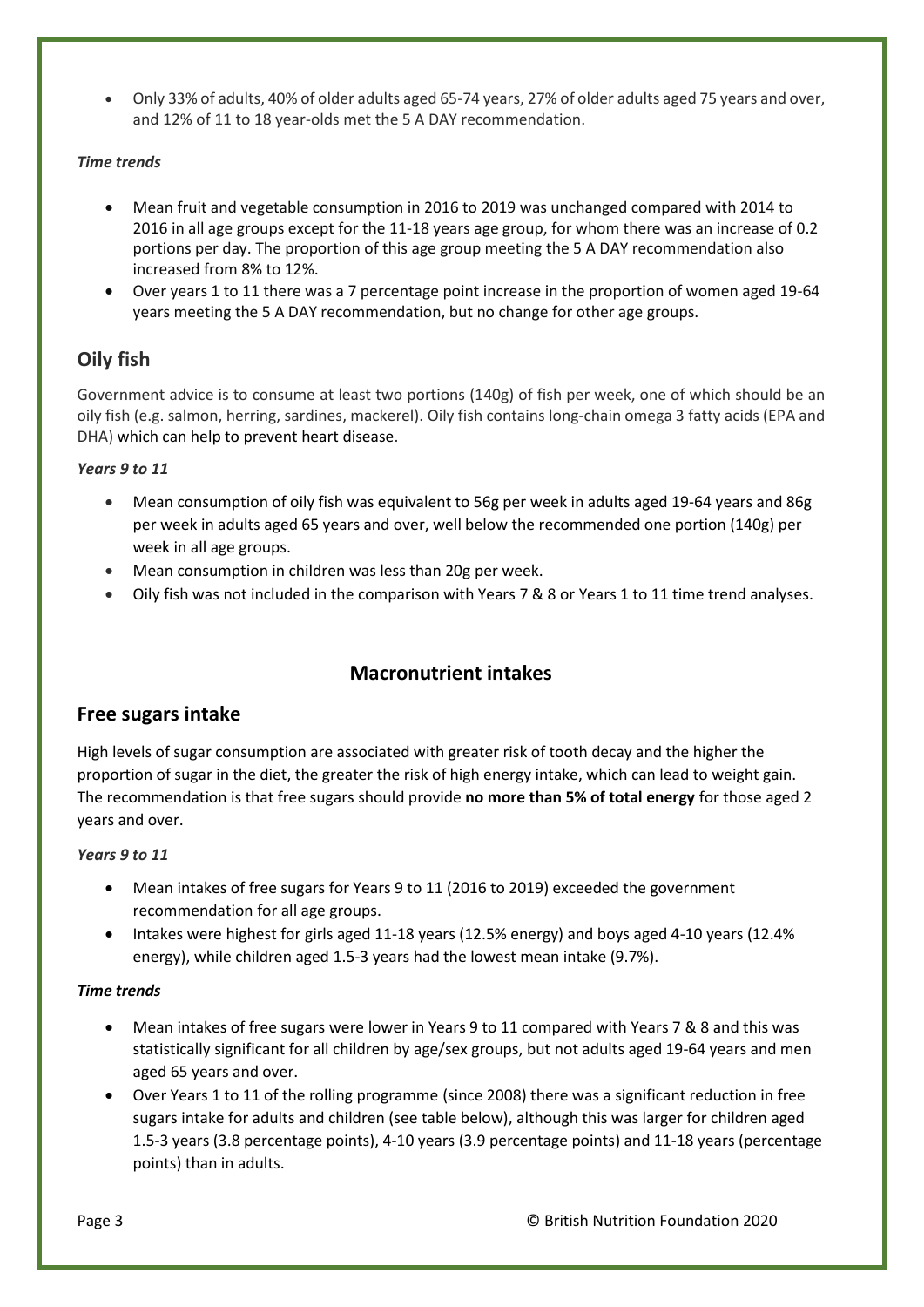| Free sugars intake (% of total<br>energy) in all age groups for all<br>paired years of the NDNS Rolling<br>Programme | Years 1&2<br>$(2008/09 -$<br>2009/10 | Years 3&4<br>$(2010/11 -$<br>2011/12) | Years 5&6<br>$(2012/13 -$<br>2013/14) | Years 7&8<br>$(2014/15 -$<br>2015/16 | <b>Years 9-11</b><br>$(2016/17 -$<br>2018/19 |  |
|----------------------------------------------------------------------------------------------------------------------|--------------------------------------|---------------------------------------|---------------------------------------|--------------------------------------|----------------------------------------------|--|
| Children 1.5-3 years                                                                                                 | 12.1                                 | 13.0                                  | 12.8                                  | 11.3                                 | $9.7*$                                       |  |
| Children 4-10 years                                                                                                  | 14.7                                 | 15.5                                  | 14.0                                  | 13.5                                 | $12.1*$                                      |  |
| Boys 4-10 years                                                                                                      | 14.8                                 | 15.7                                  | 14.4                                  | 13.6                                 | $12.4*$                                      |  |
| Girls 4-10 years                                                                                                     | 14.6                                 | 15.2<br>13.5                          |                                       | 13.4                                 | $11.8*$                                      |  |
| Children 11-18 years                                                                                                 | 15.9                                 | 15.8                                  | 15.8                                  | 14.1                                 | $12.3*$                                      |  |
| Boys 11-18 years                                                                                                     | 16.2                                 | 16.3                                  | 16.0                                  | 13.9                                 | $12.1*$                                      |  |
| Girls 11-18 years                                                                                                    | 15.6                                 | 15.3                                  | 15.5                                  |                                      | $12.5*$                                      |  |
| Adults 19-64 years                                                                                                   | 11.8                                 | 11.7                                  | 12.1                                  |                                      | $9.9*$                                       |  |
| Men 19-64 years                                                                                                      | 12.0                                 | 12.3                                  | 12.5                                  | 11.1                                 | $9.9*$                                       |  |
| Women 19-64 years                                                                                                    | 11.6                                 | 11.2<br>11.6                          |                                       | 11.2                                 | $9.9*$                                       |  |
| Adults 65 years and over                                                                                             | 10.9                                 | 11.4                                  | 10.8                                  | 11.2                                 | $9.4*$                                       |  |
| Men 65 years and over                                                                                                | 10.6                                 | 11.6<br>11.6                          |                                       | 12.1                                 | $9.7*$                                       |  |
| Women 65 years and over                                                                                              | 10.1                                 | 11.3                                  | 9.5                                   | 10.4                                 | 9.2                                          |  |
| Adults 65-74 years                                                                                                   | 9.9                                  | 11.2<br>10.5                          |                                       | 11.0                                 | $9.0*$                                       |  |
| Men 65-74 years                                                                                                      | 9.7                                  | 11.0                                  | 11.6                                  | 11.8                                 | $9.0*$                                       |  |
| Women 65-74 years                                                                                                    | 10.1                                 | 11.3                                  | 9.5                                   | 10.4                                 | 9.0                                          |  |
| Adults 75 years and over                                                                                             | 12.2                                 | 11.8                                  | 11.3                                  | 11.3                                 | 10.2                                         |  |
| Men 75 years and over                                                                                                | 11.8                                 | 12.3                                  | [11.5]                                | 12.5                                 | 10.9                                         |  |
| Women 75 years and over                                                                                              | 12.4                                 | 11.2                                  | 11.2                                  | 10.4                                 | 9.6                                          |  |

**\*Statistically significant difference** *vs.* **years 7&8; Data and bases for a variable with a cell size between 30-49 are presented in square brackets.**

# <span id="page-3-0"></span>**Saturated fatty acids intake**

The government recommendation that the population average contribution of saturated fat should be reduced to **no more than 10% of total dietary energy** was confirmed by the Scientific Advisory Committee on Nutrition (SACN) in 2019 in their repor[t Saturated fats and health.](https://www.gov.uk/government/publications/saturated-fats-and-health-sacn-report)

## *Years 9 to 11*

• Mean saturated fatty acids intake exceeded the government recommendation for all age groups to which the recommendation applies, including children aged 4-10 years (13.1%) and 11-18 years (12.6%), and adults aged 19-64 years (12.3%) and 65 years and over (13.3%).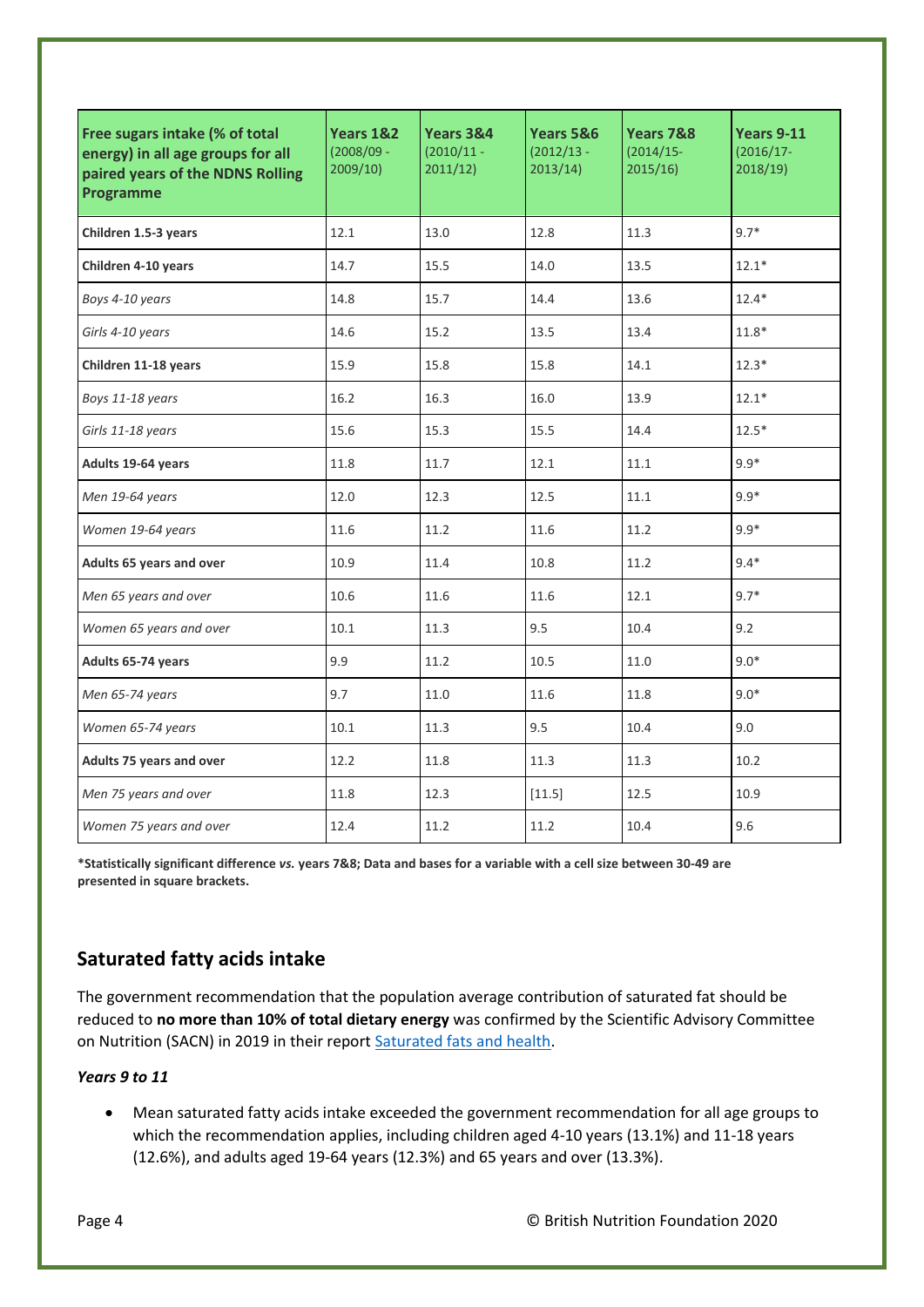## **Time trends**

- In men aged 19 -64 years, mean saturated fatty acids intake as a percentage of total energy increased significantly by 0.5 percentage points between Years 7 & 8 and Years 9 to 11, and the proportion of men in this age group meeting the recommendation fell significantly by 7 percentage points.
- Over Years 1 to 11, changes in saturated fatty acids intake as a percentage of total energy were close to zero in all age/sex groups.

## <span id="page-4-0"></span>**Fibre**

The government recommendation is that the population average intake of fibre for adults should be 30g per day (with proportionally lower recommendations for children from the age of 2 years) and is based on SACN's 2015 report [Carbohydrates and health.](https://www.gov.uk/government/publications/sacn-carbohydrates-and-health-report) There is strong evidence to indicate that diets high in fibre are associated with a lower risk of cardiovascular diseases (e.g. heart attack or stroke), type 2 diabetes and bowel cancer.

## *Years 9 to 11*

- For all age groups, mean intake of fibre was below the government recommendation (30 g/day), as shown in the table below.
- The percentage meeting the recommendation was lowest in adults aged over 75 years (3%) and highest in children aged 4-10 years (14%).

#### *Time trends*

- No significant changes were seen between Years 7 & 8 and years 9 to 11, except for a 7 percentage point increase in boys aged 4-10 years (from 11% to 18%).
- Over the 11-year period of the rolling programme, no consistent pattern in changes to fibre intake was reported, except a small significant decrease in intakes for girls aged 4-10 years (0.1 g/day per year), and a significant average increase in fibre intake of 0.2 g/day per year for adults aged 19-64 years.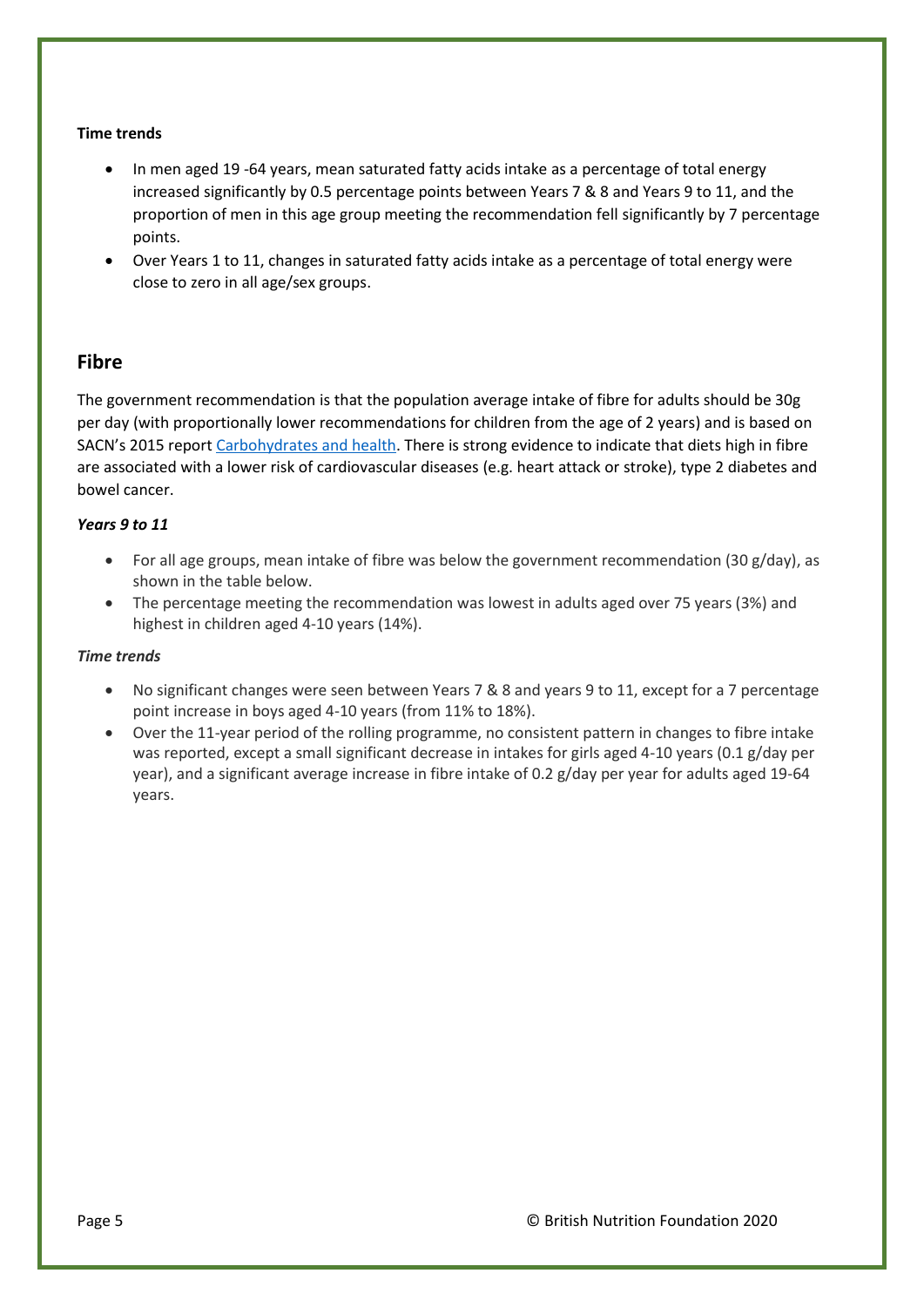| AOAC fibre intake (g/day) in all age<br>groups for all paired years of the<br><b>NDNS Rolling Programme</b> | Years 1&2<br>$(2008/09 -$<br>2009/10 | Years 3&4<br>$(2010/11 -$<br>2011/12) | Years 5&6<br>$(2012/13 -$<br>2013/14) | Years 7&8<br>$(2014/15 -$<br>2015/16 | <b>Years 9-11</b><br>$(2016/17 -$<br>2018/19 |  |
|-------------------------------------------------------------------------------------------------------------|--------------------------------------|---------------------------------------|---------------------------------------|--------------------------------------|----------------------------------------------|--|
| Children 1.5-3 years                                                                                        | 10.6                                 | 10.7                                  | 10.3                                  | 10.3                                 | 10.4                                         |  |
| Children 4-10 years                                                                                         | 14.9                                 | 14.7                                  | 14.1                                  | 14.0                                 | 14.3                                         |  |
| Boys 4-10 years                                                                                             | 15.4                                 | 15.0                                  | 15.1                                  | 14.5                                 | 15.1                                         |  |
| Girls 4-10 years                                                                                            | 14.5                                 | 14.4                                  | 13.1                                  | 13.5                                 | 13.5                                         |  |
| Children 11-18 years                                                                                        | 16.1                                 | 15.5                                  | 15.9                                  | 15.3                                 | 16.0                                         |  |
| Boys 11-18 years                                                                                            | 17.3                                 | 17.0                                  | 16.7                                  | 16.5                                 | 16.5                                         |  |
| Girls 11-18 years                                                                                           | 14.8                                 | 14.0                                  | 15.0                                  | 14.1                                 | $15.4*$                                      |  |
| Adults 19-64 years                                                                                          | 18.5                                 | 18.0                                  | 18.4                                  | 19.0                                 | 19.7                                         |  |
| Men 19-64 years                                                                                             | 19.8                                 | 19.4                                  | 19.7                                  | 20.7                                 | 21.2                                         |  |
| Women 19-64 years                                                                                           | 17.3                                 | 16.7                                  | 17.0                                  | 17.4                                 | 18.1                                         |  |
| <b>Adults 65 years and over</b>                                                                             | 18.1                                 | 18.0<br>18.8                          |                                       | 17.5                                 | $18.7*$                                      |  |
| Men 65 years and over                                                                                       | 19.9                                 | 19.8                                  | 19.0                                  |                                      | 20.1                                         |  |
| Women 65 years and over                                                                                     | 16.7                                 | 18.1<br>17.1                          |                                       | 16.4                                 | 17.6                                         |  |
| Adults 65-74 years                                                                                          | 19.1                                 | 19.7                                  | 18.7                                  | 18.4                                 | 18.7                                         |  |
| Men 65-74 years                                                                                             | 22.1                                 | 21.2<br>19.8                          |                                       | 19.5                                 | 21.0                                         |  |
| Women 65-74 years                                                                                           | 16.7                                 | 18.7<br>17.6                          |                                       | 17.4                                 | 18.5                                         |  |
| Adults 75 years and over                                                                                    | 16.7                                 | 17.6                                  | 16.8                                  | 16.5                                 | 17.3                                         |  |
| Men 75 years and over                                                                                       | 16.5                                 | 18.1                                  | [17.5]                                | 18.3                                 | 18.6                                         |  |
| Women 75 years and over                                                                                     | 16.8                                 | 17.0                                  | 16.4                                  | 15.1                                 | 16.3                                         |  |

**\*Statistically significant difference** *vs.* **years 7&8; Data and bases for a variable with a cell size between 30-49 are presented in square brackets.**

# **Micronutrient intakes and status**

# <span id="page-5-0"></span>**Vitamin D**

In 2016, the SACN report '[vitamin D and health](https://www.gov.uk/government/publications/sacn-vitamin-d-and-health-report)' set a Reference Nutrient Intake (RNI) of 10 μg/day for adults and children aged 5 years and over, and a safe 'intake' of 8.5-10 μg/day for infants aged 0-12 months and 10 μg/day for young children aged 1-4 years. These were developed to ensure that the majority of the UK population has enough vitamin D to maintain levels of 25-hydroxyvitamin D (25-OHD), the most widely used marker of status, above 25 nmol/L to protect musculoskeletal health.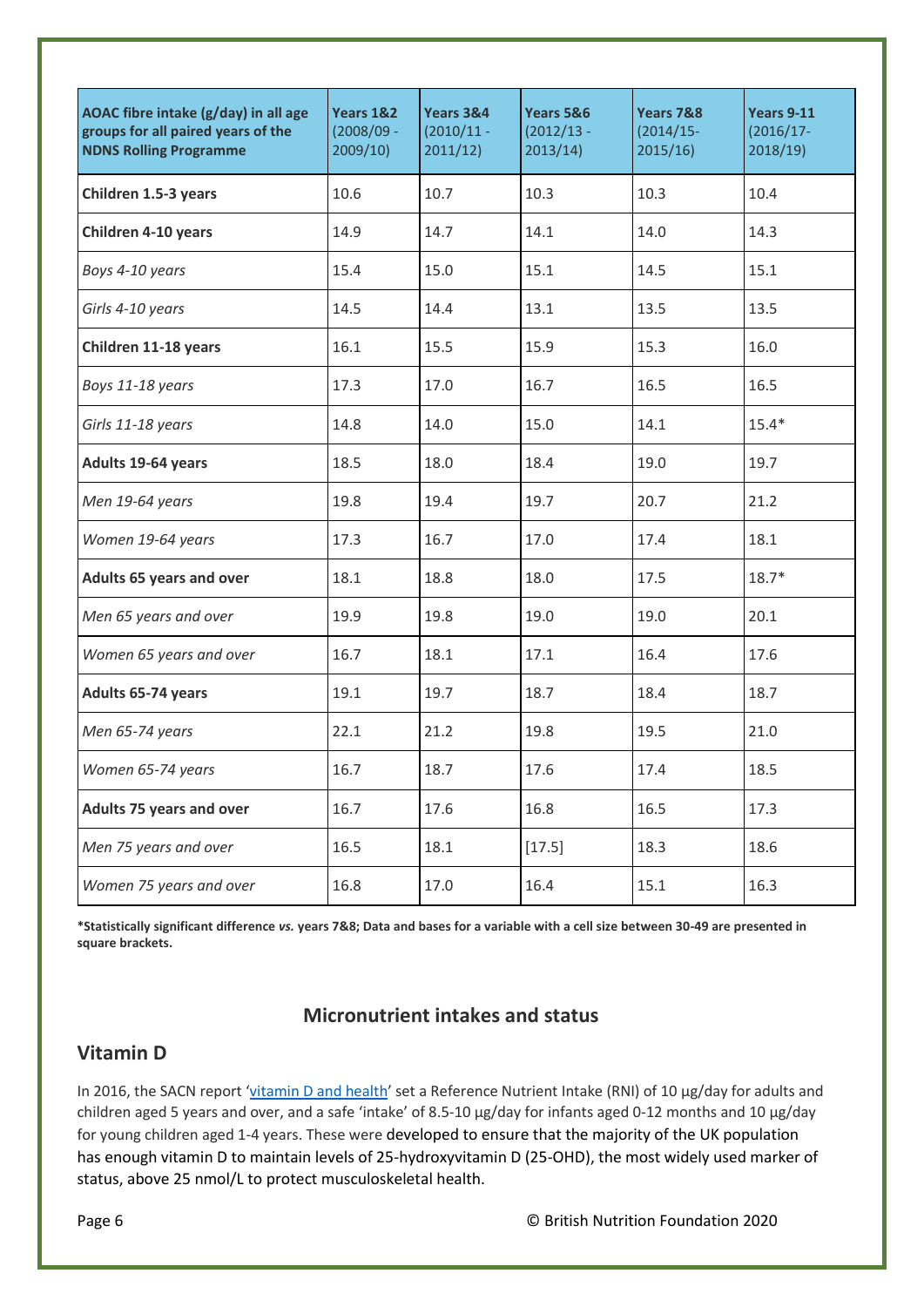#### *Years 9 to 11*

- **Intakes:** Mean vitamin D intakes from all sources (including supplements) were below the recommendation for all age groups, except for women aged 65-74 years.
- **Status:** In Years 9 to 11, the proportion of older children and adults with low vitamin D status (**% below 25 nmol/L)** was 19% in children aged 11-18 years, 16% in adults aged 19-64 years and 13% in adults aged 65 years and over.

| <b>Vitamin D intake and</b><br>status in years 9 to 11 | <b>Vitamin D intake from</b><br>all sources (including<br>supplements; µg/day) | % vitamin D<br>supplement<br>takers (%) | Mean 25-OHD<br>concentration<br>(nmol/L) | % below 25<br>nmol/L |  |
|--------------------------------------------------------|--------------------------------------------------------------------------------|-----------------------------------------|------------------------------------------|----------------------|--|
| Children 1.5-3 years                                   | 4.0                                                                            | 25                                      | N/A                                      | N/A                  |  |
| Children 4-10 years                                    | 3.7                                                                            | 21                                      | $60.0*$                                  | $\overline{2}$       |  |
| Boys 4-10 years                                        | 3.7                                                                            | 24                                      | 63.2                                     | $\mathbf{1}$         |  |
| Girls 4-10 years                                       | 3.6                                                                            | 19                                      | 56.6                                     | 3                    |  |
| Children 11-18 years                                   | 2.9                                                                            | 9                                       | 43.6                                     | 19                   |  |
| Boys 11-18 years                                       | 3.0                                                                            | 8                                       | 45.2                                     | 21                   |  |
| Girls 11-18 years                                      | 2.9                                                                            | 11                                      | 42.1                                     | 17                   |  |
| Adults 19-64 years                                     | 5.4                                                                            | 17                                      | 48.4                                     | 16                   |  |
| Men 19-64 years                                        | 5.2                                                                            | 13                                      | 45.3                                     | 18                   |  |
| Women 19-64 years                                      | 5.5                                                                            | 20                                      | 51.3                                     | 15                   |  |
| <b>Adults 65 years and over</b>                        | 7.9                                                                            | 32                                      | 55.6                                     | 13                   |  |
| Men 65 years and over                                  | 7.3                                                                            | 29                                      | 53.3                                     | 13                   |  |
| Women 65 years and over                                | 8.3                                                                            | 35                                      | 57.2                                     | 13                   |  |
| Adults 65-74 years                                     | 9.1                                                                            | 34                                      | N/A                                      | N/A                  |  |
| Men 65-74 years                                        | 7.9                                                                            | 28                                      | N/A                                      | N/A                  |  |
| Women 65-74 years                                      | 10.1                                                                           | 40                                      | N/A                                      | N/A                  |  |
| <b>Adults 75 years and over</b>                        | 6.0                                                                            | 28                                      | N/A                                      | N/A                  |  |
| Men 75 years and over                                  | 6.3                                                                            | 30                                      | N/A                                      | N/A                  |  |
| Women 75 years and over                                | 5.7                                                                            | 27                                      | N/A                                      | N/A                  |  |

**\*Statistically significant difference** *vs.* **years 7&8; N/A, no value reported for age/sex group.**

#### *Time trends in vitamin D status*

- There was a significant increase (6.2 nmol/L) in children aged 4-10 years, but no significant changes in mean 25-OHD status in other age/sex groups between Years 9 to 11 and Years 7 & 8.
- Over the 11-year period of the programme, there was little change in mean 25-OHD concentration, except a significant increase for children aged 4-10 years (1 nmol/L per year) and women aged 65 years and over (2 nmol/L per year).

## <span id="page-6-0"></span>**Iodine**

Iodine is required for the production of thyroid hormones, which in turn are required for normal fetal brain and neurological development. World Health Organization (WHO) indicators to define a population which has no iodine deficiency are a median urinary iodine concentration of between 100 µg/L and 199 µg/L and fewer than 20% of the population below 50 µg/L.

## *Years 9 to 11*

• **Intakes:** The proportion of people with iodine intakes below the Lower Reference Nutrient Intake (LRNI) – the amount considered sufficient for only a small percentage of the population with the lowest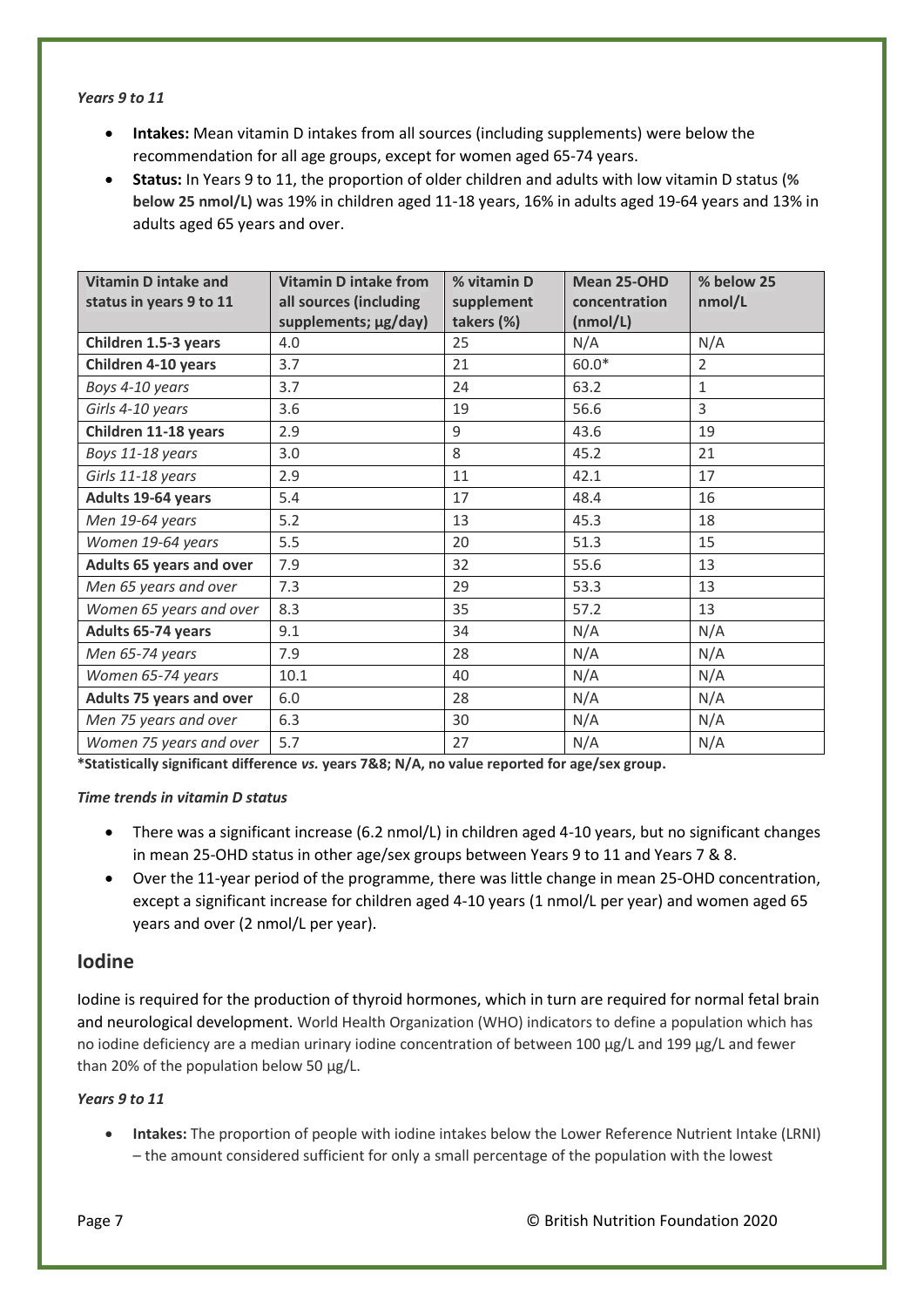requirements (2.5%) – was 4%, 7% and 24%, for children aged 1.5-3 years, 4-10 years and 11-18 years, and 10% and 6% for adults aged 19-64 years and 65 years and over, respectively.

• **Status:** For women of childbearing age, median urinary iodine concentration was below the WHO criteria for adequate iodine status (see above), but was met in all other age/sex groups. Median urinary iodine concentration for women of childbearing age was 98 µg/L and 21% of women had a spot urine sample concentration below 50 µg/L.

## *Time trends in iodine status*

- There were no statistically significant differences in median urinary iodine concentrations between Years 7 & 8 and Years 9 to 11 for any age group.
- Mean urinary iodine concentration was 9% lower in women of childbearing age in Years 9 to 11 compared to Years 7 & 8, but this difference was not statistically significant.
- Mean urinary iodine concentrations did not change significantly in the Years 1 to 11 time trend analysis for any age/sex group.

## <span id="page-7-0"></span>**Iron**

Iron is important in making red blood cells, which carry oxygen around the body. A lack of iron can lead to iron deficiency anaemia. WHO sets thresholds both for haemoglobin and plasma ferritin to define iron deficiency and anaemia.

#### *Years 9 to 11*

- **Intakes:** Mean intakes (percentage below the LRNI) for iron were 5.8 mg/day (11%), 7.9 mg/day (2%) and 9.1 mg/day (30%) for children aged 1.5-3 years, 4-10 years and 11-18 years, and 10.5 mg/day (14%) and 9.7 mg/day (3%) for adults aged 19-64 years and 65 years and over, respectively.
- **Status:** The proportion with haemoglobin and ferritin concentrations below the WHO threshold for iron deficiency and anaemia were 9% for girls aged 11-18 years and 5% for women aged 19-64 years.

#### *Time trends*

• **Intakes:** There were no statistically significant differences in mean iron intakes between Years 7 & 8 and Years 9 to 11 for any age/sex group. Over the 11 Years of the rolling programme, the percentage with iron intakes below the LRNI increased by 7, 2 and 6 percentage points for children aged 1.5-3 years, 4-10 years and 11-18 years, and by 3 percentage points for adults aged 19-64 years and 65 years and over, respectively.

## <span id="page-7-1"></span>**Folate**

Folate helps the body form healthy red blood cells and reduces the risk of birth defects called neural tube defects, such as spina bifida, in unborn babies. Serum and red blood cell (RBC) folate concentrations are used for assessing folate status in populations.

## *Years 9 to 11*

- **Intakes:** The percentage with mean folate intakes below the LRNI was 0%, 1% and 9% for children aged 1.5-3 years, 4-10 years and 11-18 years, and 4% and 8% for adults aged 19-64 years and women of childbearing age (aged 16-49 years), respectively.
- In women of childbearing age, 89% had an RBC folate concentration less than the threshold indicating increased risk of neural tube defects (748 nmol/L).
- For serum folate, more than half of children aged 11-18 years (53%), adults aged 19-64 years (52%) and women of childbearing age (16-49 years; 52%), and a third of adults aged 65 years and over